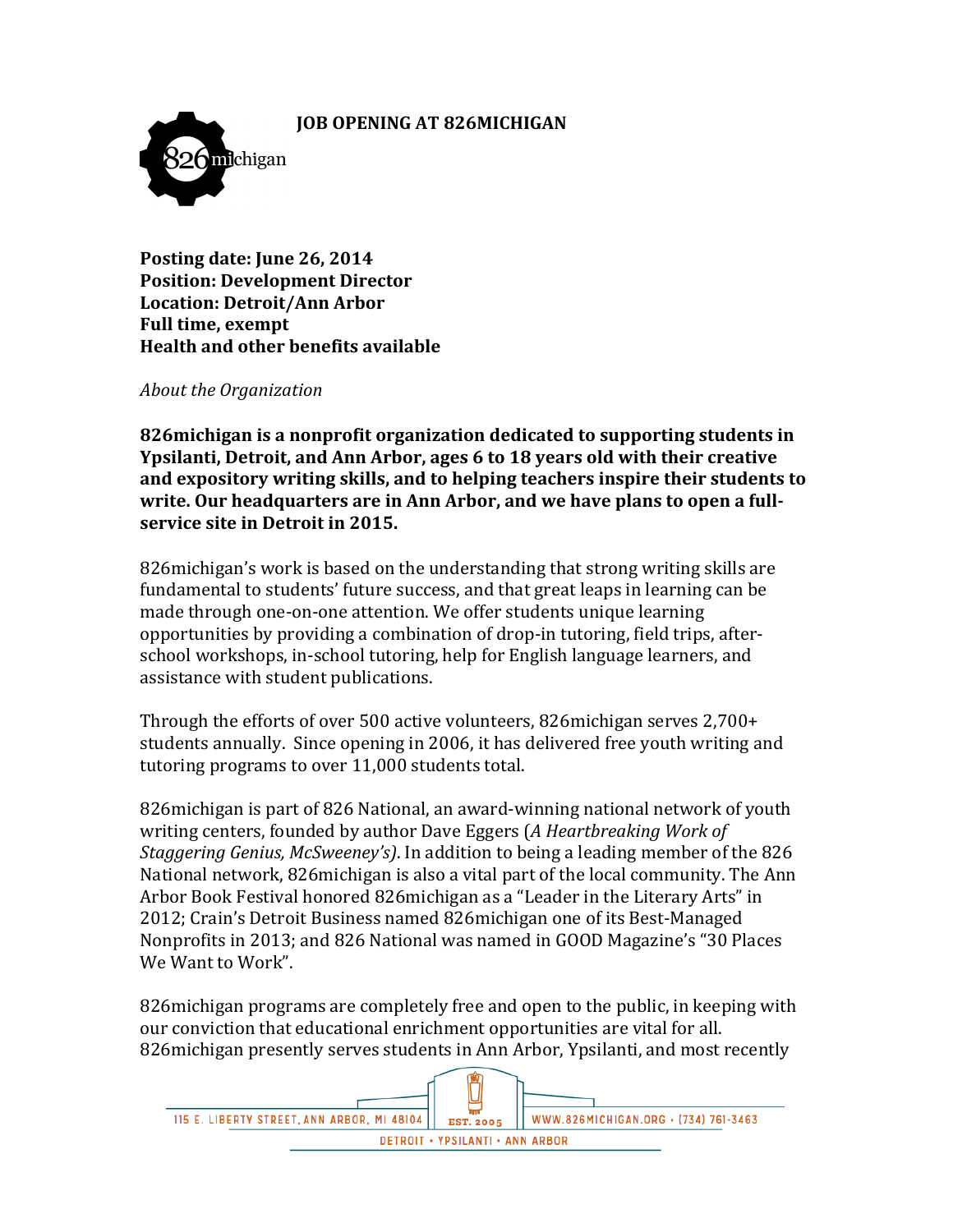the city of Detroit. For more information about our programs, please visit www.826michigan.org

### *About the Position*

**We\$are\$seeking\$an\$experienced,\$dynamic, and\$highly\$organized\$Development\$ Director who will successfully grow our fundraising initiatives in support of our five-year strategic vision for growth and expansion. This full-time position will report directly to the Executive Director and will require close collaboration\$with\$other\$marketing,\$program,\$retail,\$and\$volunteer\$ management staff.**

Specifically, we are seeking someone to partner with the Executive Director on the following:

## **Primary\$Development\$Responsibilities (80%)**

- Develop an annual fundraising plan in support of the organization's fiveyear strategic vision for growth and expansion; including launch of 10<sup>th</sup> anniversary major gifts campaign.
- Establish appropriate fundraising goals, timetables, benchmarks, plans, and budgets; establish the organization's fundraising policies, as the first development director for 826michigan.
- Carry out prospect research on individuals, corporate sponsors, and foundations;
- Build and maintain strong, positive relationships with existing and prospective individual, corporate, and foundation donors;
- Cultivate, solicit, and steward new major donors, including board members and volunteers:
- Engage corporate sponsors, enhancing funding for existing programs and soliciting funding for new programs;
- Oversee high level grant applications for both private and public foundations;
- Prepare high quality grant proposals, project budgets, and year-end reports;
- Manage the donor database and the donor/grants calendars, and ensure that appropriate recognition and reporting occurs for all donations, grants, and!contracts;
- Produce all necessary fundraising reports, including the annual report;
- Provide other services as reasonably requested by the Executive Director.

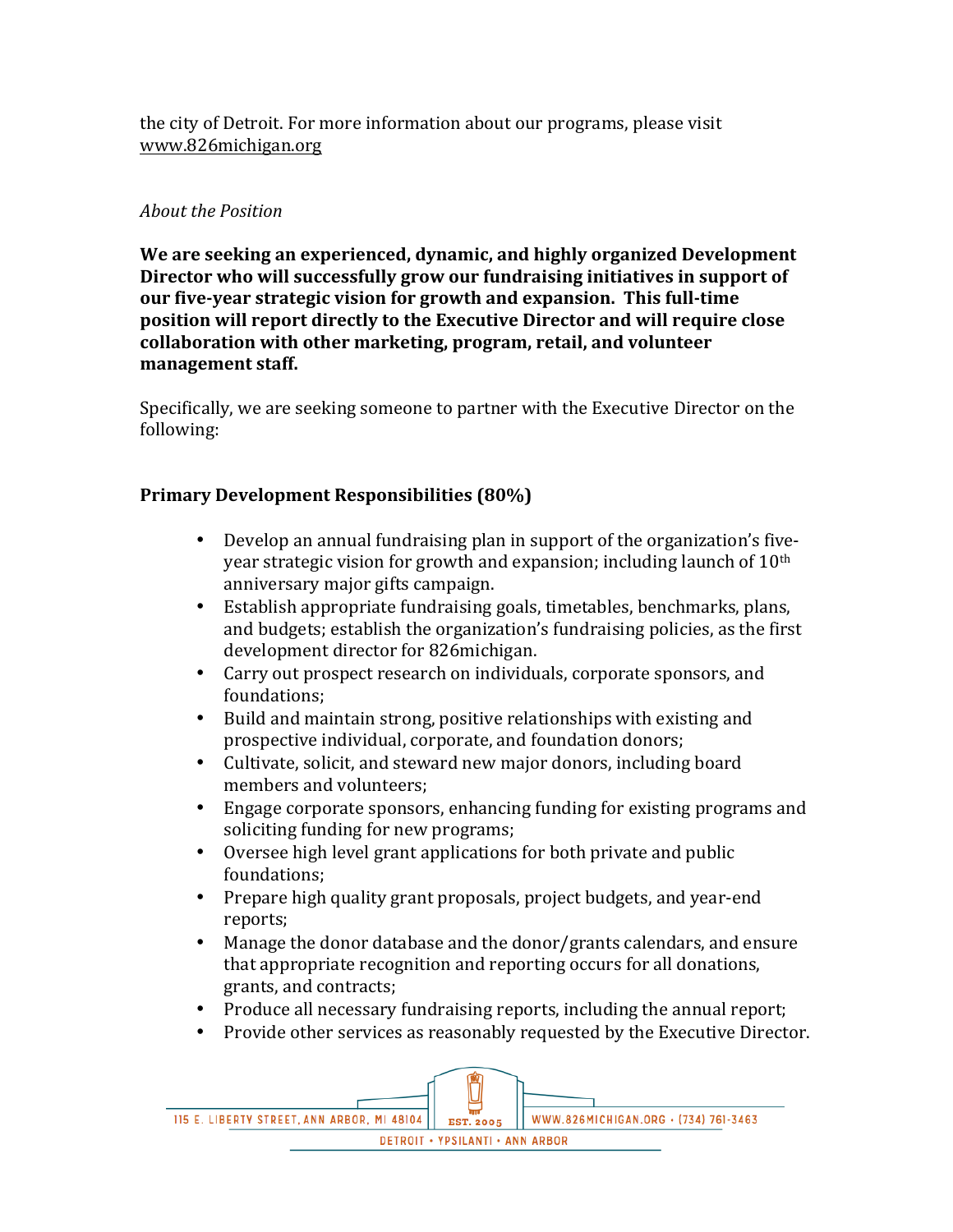# **Secondary\$Development Responsibilities (20%)**

- *Events:* Work directly with the Events Coordinator to ensure fundraising objectives are met for all events, including parties, dinners, and other special events;
- *Programs:* Lead occasional workshops and/or participate in program activities as needed in order to effectively articulate 826michigan's vision and programs to donors;
- *Volunteer Management:* Engage and support the 826 michigan Board of Directors, as well as new and existing high capacity volunteers, in their fundraising efforts;
- *Retail Operations:* Provide back-up support to 826 michigan's Robot Store as needed, as part of an overall revenue strategy;
- *Administration:* Provide administrative support to the Executive Director for fundraising events, as appropriate and as needed.

# **Qualifications:**

- A flexible, creative, entrepreneurial spirit and a demonstrated passion for the mission, vision and values of 826 michigan;
- Exceptional written and oral communication skills, with the ability to engage and inspire a wide range of donor audiences;
- At least five years of fundraising experience, with a successful track record of actively securing gifts from individual donors, corporate sponsors, and foundations:
- The ability to split time between 826michigan's offices in Ann Arbor and Detroit and, to some extent, to be available in other 826 michigan service area locations, including Ypsilanti;
- Demonstrated experience working effectively with both high capacity volunteers and board members in a fundraising context;
- Demonstrated skill using Sales Force, or another similar customer relationship management software, to track, retrieve, and analyze donor information in support of strategic fundraising goal and objectives;
- Proven organizational and project management skills, including a strong ability to multi-task, with a focus on being proactive and results-oriented;
- A Bachelor's degree in a relevant field required; master's degree preferred; five years of appropriate work experience may also substitute.

## **HOW\$TO\$APPLY**

This position is open until filled. Please send the following materials to